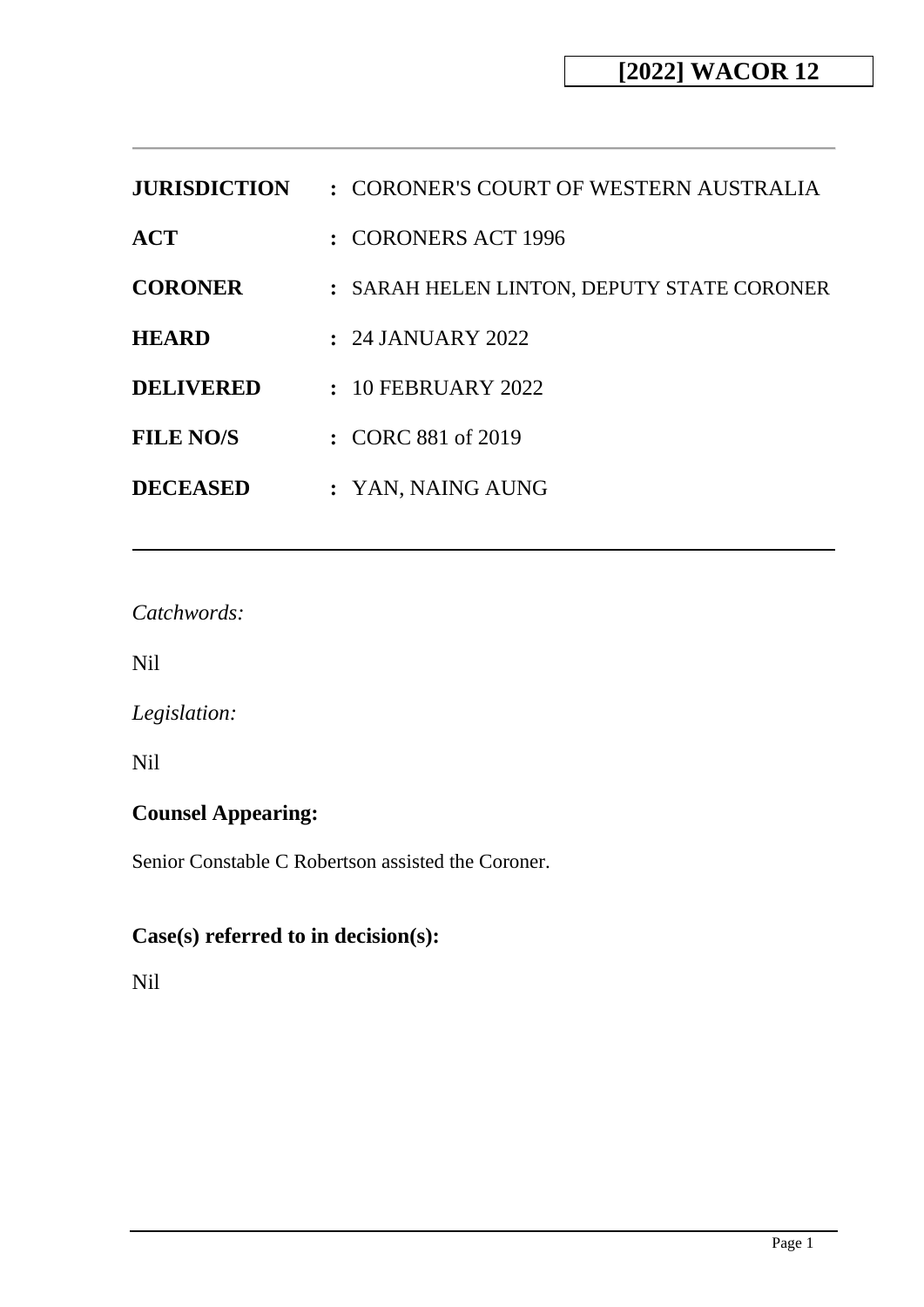*Coroners Act 1996* (Section  $26(1)$ )

### **RECORD OF INVESTIGATION INTO DEATH**

*I, Sarah Helen Linton, Deputy State Coroner, having investigated the disappearance of Naing Aung YAN with an inquest held at the Perth Coroner's Court, Court 85, CLC Building, 501 Hay Street, Perth on 24 January 2022, find that the death of Naing Aung YAN has been established beyond all reasonable doubt and that the identity of the deceased person was Naing Aung YAN and that death occurred on or about 4 February 2019 in the waters of the Indian Ocean, approximately eight nautical miles from the coast of Cape Preston as a result of an unknown cause in the following circumstances:*

### **TABLE OF CONTENTS**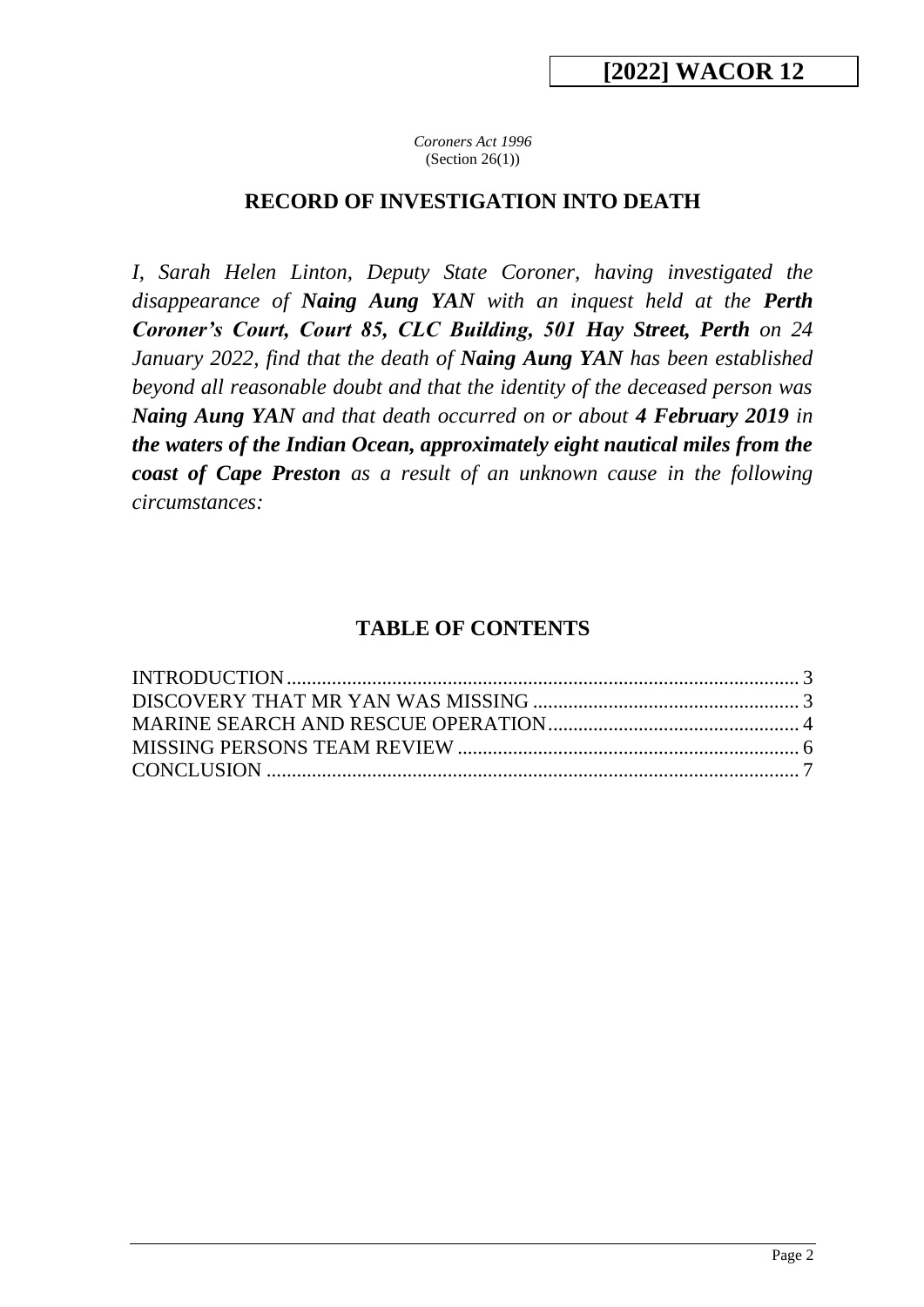## **INTRODUCTION**

- <span id="page-2-0"></span>1. On 28 January 2019, the Hong Kong registered iron vessel *Magsenger 9* (the vessel) arrived in waters off Cape Preston, which is located in the Pilbara region of Western Australia. The vessel had travelled to Western Australia from Singapore. It anchored at the outer harbour anchorage, at mooring location CP2, which was within the Cape Preston Port but approximately eight nautical miles from the Cape Preston facility. The vessel was anchored while awaiting a load of iron ore. The vessel was due to depart the port on 11 February 2019.
- 2. Naing Aung Yan was one of 23 crew members aboard the vessel. He was employed as an oiler by the vessel's operator. Mr Yan failed to report to work at midnight on 5 February 2019. When a crew member went to his cabin to check on him about an hour later, he was not present in his cabin. A search of the vessel was conducted, but no sign of Mr Yan was found. A resultant search of his cabin found a letter inside the cabin addressed to Mr Yan's wife and son, which indicated he had an intention to self-harm at the time he wrote the letter.
- 3. A search of the waters around the anchorage was conducted, initially by other vessels in the area, and then later as part of a full marine search and rescue coordinated by the WA Water Police. The search continued for three days and included a search of the seabed by police divers and nearby foreshore, in case he had washed ashore. No sign of Mr Yan was found.
- 4. On the basis of the information provided by the WA Police in relation to Mr Yan's disappearance, Acting State Coroner King determined that pursuant to s 23 of the *Coroners Act 1996* (WA), there was reasonable cause to suspect that Mr Yan had died and that his death was a reportable death. He therefore made a direction that a coroner hold an inquest into the circumstances of the suspected death.<sup>1</sup>
- 5. I held an inquest at the Perth Coroner's Court on 24 January 2022. The inquest consisted of the tendering of documentary evidence compiled through the police investigation conducted into Mr Yan's disappearance, as well as hearing evidence from Sergeant Paul World, who was the Police Incident Commander for the search for Mr Yan.

## **DISCOVERY THAT MR YAN WAS MISSING**

- <span id="page-2-1"></span>6. Mr Yan was born in Myanmar (formerly known as Burma) on 19 December 1990. He was married and had one son. It appears his family remained living in Myanmar while he travelled the world as a crew oiler on the vessel. It is not known when Mr Yan last had contact with his family.
- 7. The vessel came in to anchor off Cape Preston on 28 January 2019. Mr Yan was said to have last been seen at 9.15 pm on 4 February 2019 by another crew member. At that time he was in his cabin aboard the vessel.<sup>2</sup>

<sup>&</sup>lt;sup>1</sup> Section 23 *Coroners Act* Direction of Acting State Coroner King dated 5 July 2019.

 $2$  Exhibit 1, Tab 3.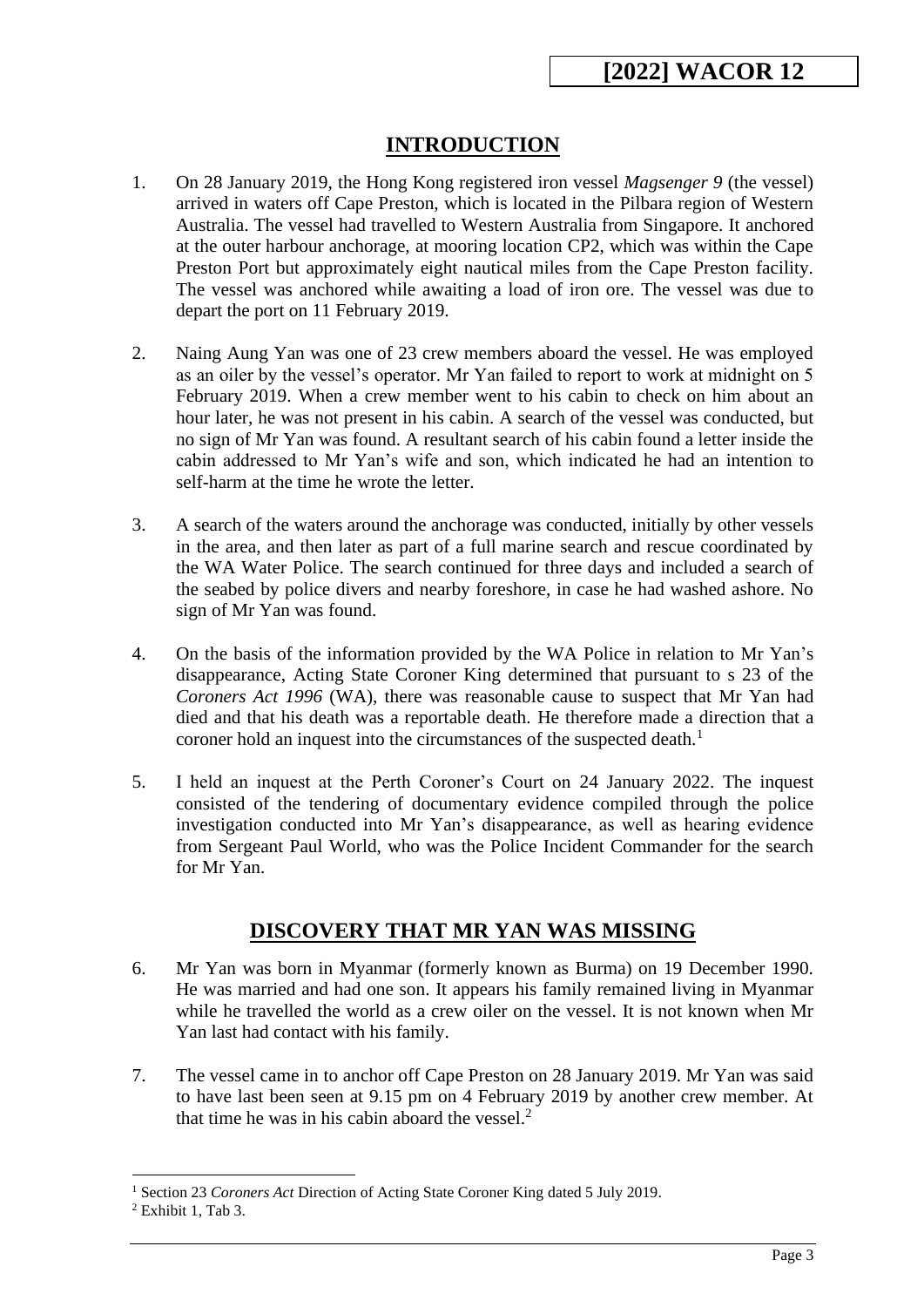- 8. Mr Yan failed to report to work for his next shift at midnight on 5 February 2019. A crew member was sent to his cabin to check on him at 12.50 am and find out why he had not reported to duty. Mr Yan was not in his cabin. A thorough search of the vessel was conducted by crew members, but they failed to locate Mr Yan. During the search of the upper deck area, a crew member did find a packet of cigarettes and lighter on a bench metres from the railing and an open gate that provided direct access to the ocean. The brands of lighter and cigarette packet were consistent with lighters and cigarettes located in Mr Yan's cabin.<sup>3</sup>
- 9. At 1.35 am the vessel's captain, Captain Deng Tao, and other crew members conducted a thorough search of Mr Yan's cabin. During the search they found a letter on the desk in his cabin that was written in Mr Yan's native language of Burmese and addressed to his wife and son. The pages of the letter appeared to have been torn from a notebook that was also located in the cabin. The letter expressed his love for his wife and son and made references to seeing them in the 'next life', which suggested Mr Yan had an intention to end his life at the time of writing the note. There were no signs of a disturbance in the cabin or anything to suggest that he had met with foul play.<sup>4</sup>
- 10. At 3.35 am Captain Tao contacted the vessel's shipping operator and alerted them to Mr Yan's disappearance and requested help with search and rescue. The shipping operator then alerted Cape Preston Port Operations and the Australian Border Force.<sup>5</sup>
- 11. At 4.01 am the Port Operations staff commenced an initial search of the waters around the anchorage location by utilising a total of seven local tug boats and crew transfer vessels. Captain Tao also asked the crew of the vessel to conduct another thorough search of the vessel, including opening all hatch covers.<sup>6</sup>
- 12. At 4.36 am the Australian Border Force contacted the Joint Rescue Coordination Centre (JRCC) in Canberra and then later advised the local WA Police at Dampier Police Station of Mr Yan's disappearance.<sup>7</sup>

### **MARINE SEARCH AND RESCUE OPERATION**

<span id="page-3-0"></span>13. The JRCC made contact with the WA Water Police branch at 5.00 am and they immediately commenced a Marine Search and Rescue incident. Senior Constable Trist from Water Police was initially appointed as the Search and Rescue Mission Controller, but this role was handed over a few hours later to the local Officer in Charge of Dampier Police Station, Sergeant World. Sergeant World had only just taken up the posting at the station, but he is a very experienced police officer who also has extensive marine industry experience. Sergeant World is a qualified marine search and rescue officer and he had already been involved in a large number of marine searches prior to this incident.<sup>8</sup>

<sup>3</sup> Exhibit 1, Tabs 3, 7 and 10.

 $4$  Exhibit 1, Tabs 3, 7, 10 and  $19 - 22$ .

<sup>5</sup> Exhibit 1, Tab 3.

<sup>6</sup> Exhibit 1, Tab 3.

<sup>7</sup> Exhibit 1, Tab 3.

<sup>8</sup> T 4.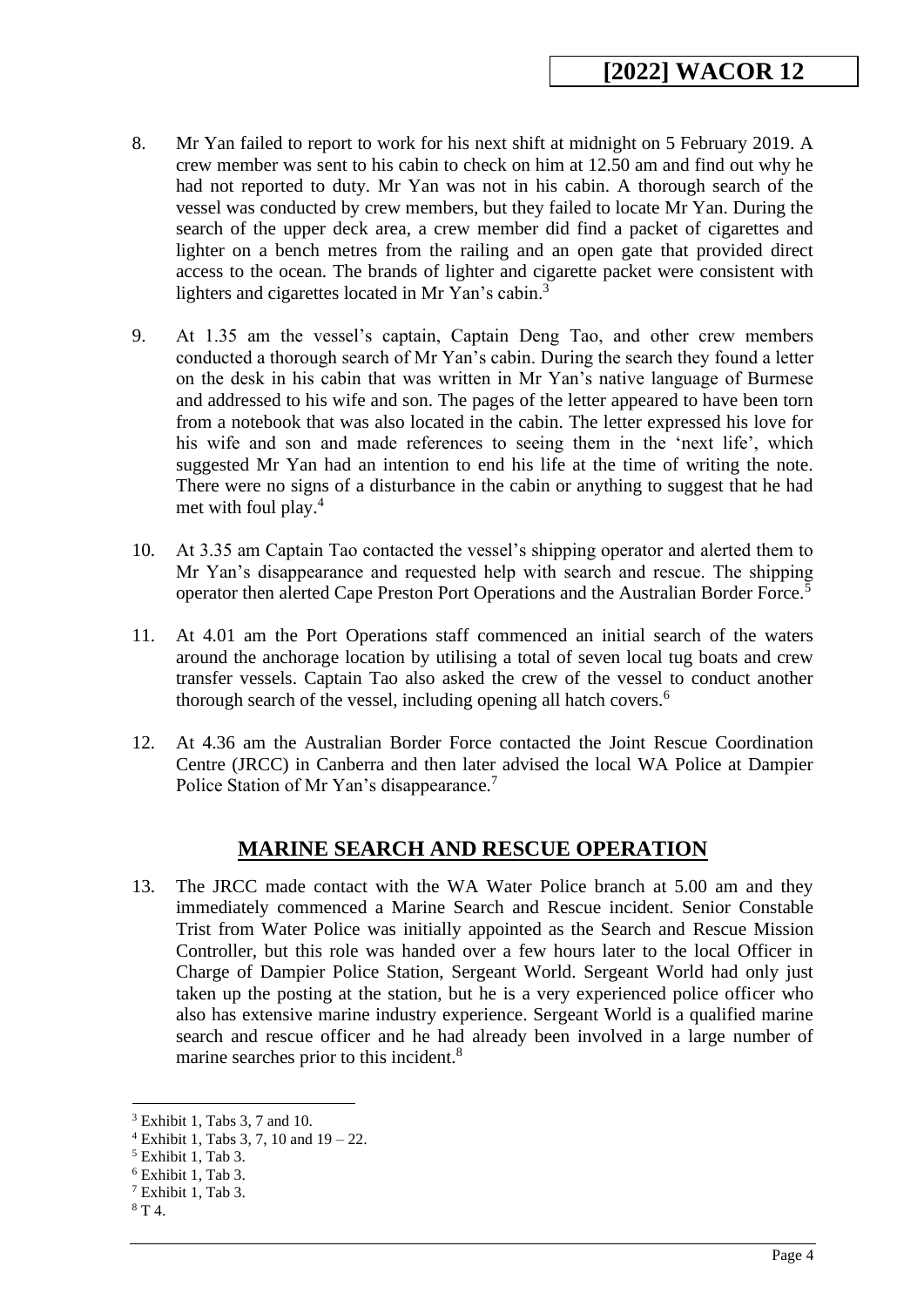- 14. JRCC advised they had already deployed an airplane and two helicopters to commence an air search of the area.<sup>9</sup> The Cape Preston port authority had also already voluntarily closed the port and diverted its resources to searching the surface of the water.<sup>10</sup>
- 15. Coordinated by Sergeant World, a search plan was formulated, which included personnel from WA Police, Department of Fire and Emergency Services, Volunteer Marine Vessels, Cape Preston Port Operations, Department of Marine and Harbours and private aircraft companies.<sup>11</sup> Information was provided about what areas had already been searched and then a further sea search area was formulated. The sea search was commenced at 9.00 am. Sergeant World recalled the weather was quite good and the surface of the water was quite clear, so it was easy to search.<sup>12</sup>
- 16. In addition to the sea search, WA Police officers boarded the vessel and conducted their own search of Mr Yan's cabin and relevant other parts of the vessel.<sup>13</sup>
- 17. During the afternoon of the first day of the search, an estimated time frame for survival was obtained from a doctor with expertise in search and rescues and survival times, Dr Paul Luckin, who provided his expert opinion that Mr Yan's time frame for survival in the water would be the end of daylight on 5 February 2019. The sea search concluded at 6.00 pm that day, as light faded, with no sign of Mr Yan being discovered.<sup>14</sup>
- 18. Mr Yan's father, Mr Naing Win, was contacted in Myanmar through the vessel's manning agents and advised that day that Mr Yan was missing from the vessel and could not be located.<sup>15</sup>
- 19. The search recommenced at 6.00 am on 6 February 2019, with a focus primarily on aircraft through the use of a police air wing plane and a helicopter. The search also included some land searches of the Cape Preston shoreline in areas where Mr Yan's body might have drifted. Again, no sign of Mr Yan was found at the time the day's search concluded at 5.00 pm.<sup>16</sup>
- 20. The search recommenced for a third day on 7 February 2019. WA Police officers from the dive squad had flown up from Perth and they commenced dive operations in the waters beneath the vessel in case Mr Yan's body was located on the seabed. The divers continued to search the seabeds on 8 February 2019, but no sign of Mr Yan was discovered.<sup>17</sup>
- 21. During the later afternoon of 8 February 2019, almost four full days after Mr Yan had been discovered missing, Sergeant World sought approval to formally suspend the search due to no further viable avenues for investigation being identified.

<sup>&</sup>lt;sup>9</sup> Exhibit 1, Tab 3.

 $10$  T 5.

 $11$  Exhibit 1, Tab 3.

<sup>12</sup> T 5; Exhibit 1, Tab 3.

 $13$  Exhibit 1, Tab 3.

<sup>14</sup> T 5; Exhibit 1, Tab 3.

<sup>15</sup> Exhibit 1, Tabs 3, 4 and 23.

<sup>16</sup> T 5;Exhibit 1, Tab 3.

<sup>17</sup> Exhibit 1, Tab 3.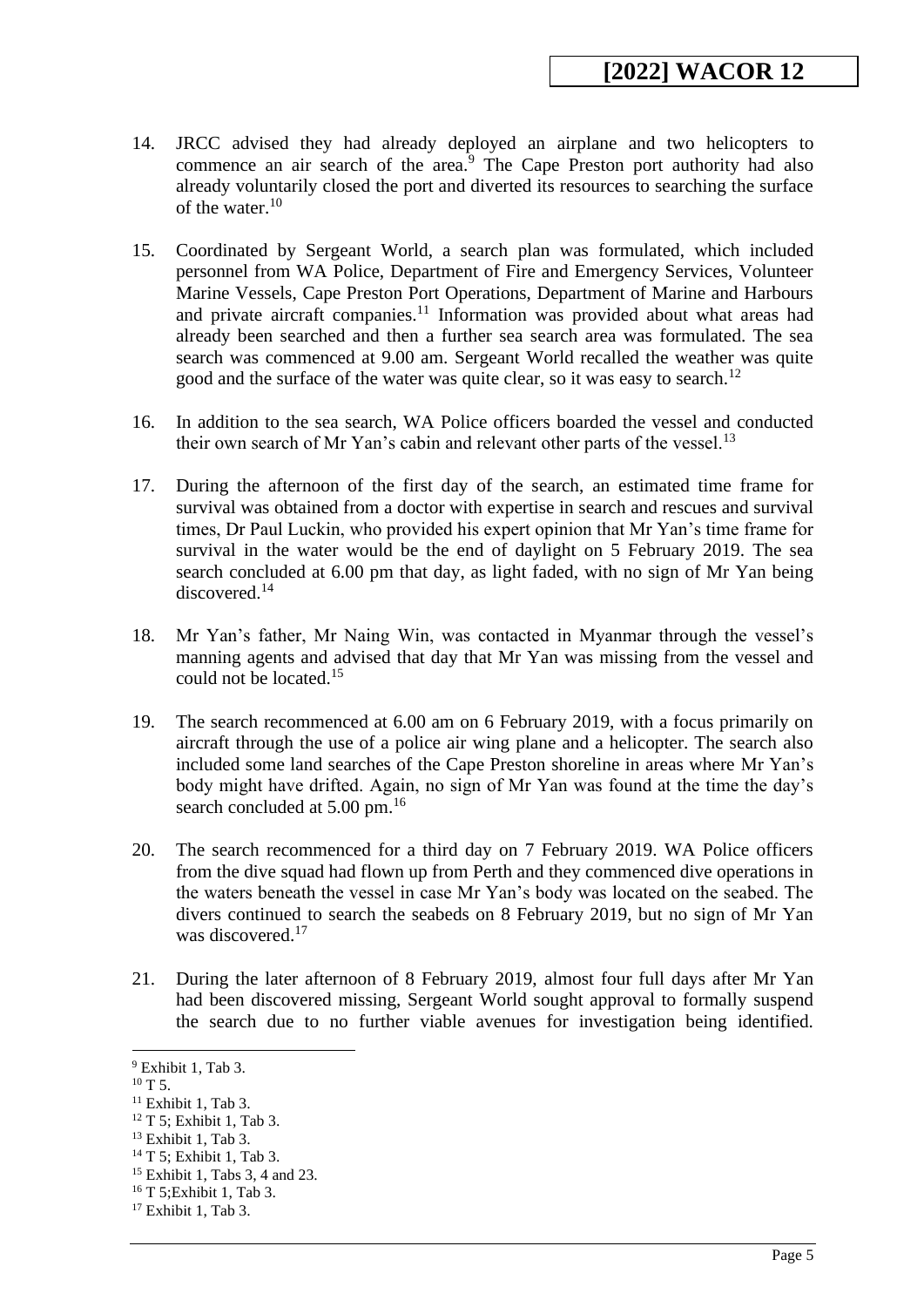Approval to suspend the search was granted by the Police Commander at 4.05 pm that day. $18$ 

22. Sergeant World made contact with Mr Yan's father via the shipping agency to advise that the marine search had been concluded without Mr Yan being located, and that the investigation would be referred to the WA Police Missing Persons Team for further investigation.<sup>19</sup> Sergeant World gave evidence that he believed the search was thorough, with good cooperation from the local community in terms of the provision of extra resources to assist with the search, but sadly Mr Yan could not be found despite their best endeavours.

### **MISSING PERSONS TEAM REVIEW**

- <span id="page-5-0"></span>23. The investigating police officers could not identify any possible way that Mr Yan might have left the ship between when he was last seen and when the search was conducted for him by the crew. The ship was moored in water reaching depths of 21.8 metres, eight nautical miles from the nearest port, and no flotation devices were missing from the vessel. $^{20}$
- 24. Subsequent inquiries by WA Police have failed to identify any interactions between Mr Yan and any Australian institutions, such as the Department of Immigration and Border Force, any Western Australian hospitals or the Department of Justice. Mr Yan's passport had been located in his cabin, along with his other personal items. He had not contacted any family members or friends, which was said to be very unusual for him. $21$
- 25. The note left by Mr Yan was strongly suggestive that Mr Yan had planned to commit suicide, and the discovery of cigarettes and a lighter matching the type he was known to use on the deck near an open gate strongly supports the conclusion that Mr Yan entered the sea at that location. $^{22}$
- 26. Sergeant World gave evidence that he had considered the possibility that there may have been some mistreatment of Mr Yan, as a lower ranking crew member, and had sent an AMSA officer on board with the police detectives to interview the crew and rule out any possibility of the involvement of another person in Mr Yan's death. Based upon the information that was obtained, Sergeant World felt comfortable ruling out any criminality in Mr Yan's death and considered the evidence supported a finding of suicide. Sergeant World explained that, from his knowledge of the industry, he is aware that working conditions for a crew member of Mr Yan's background and position can be very difficult, and they spend very long periods of time at sea, which can have a very negative effect on a person's mental health in those circumstances.<sup>23</sup>

 $18$ T 6; Exhibit 1, Tab 3.

<sup>19</sup> Exhibit 1, Tabs 3 and 24.

 $20$  Exhibit 1, Tabs 3 and 9.

 $21$  Exhibit 1, Tab 3.

<sup>22</sup> Exhibit 1, Tab 3.

<sup>23</sup> T 10.